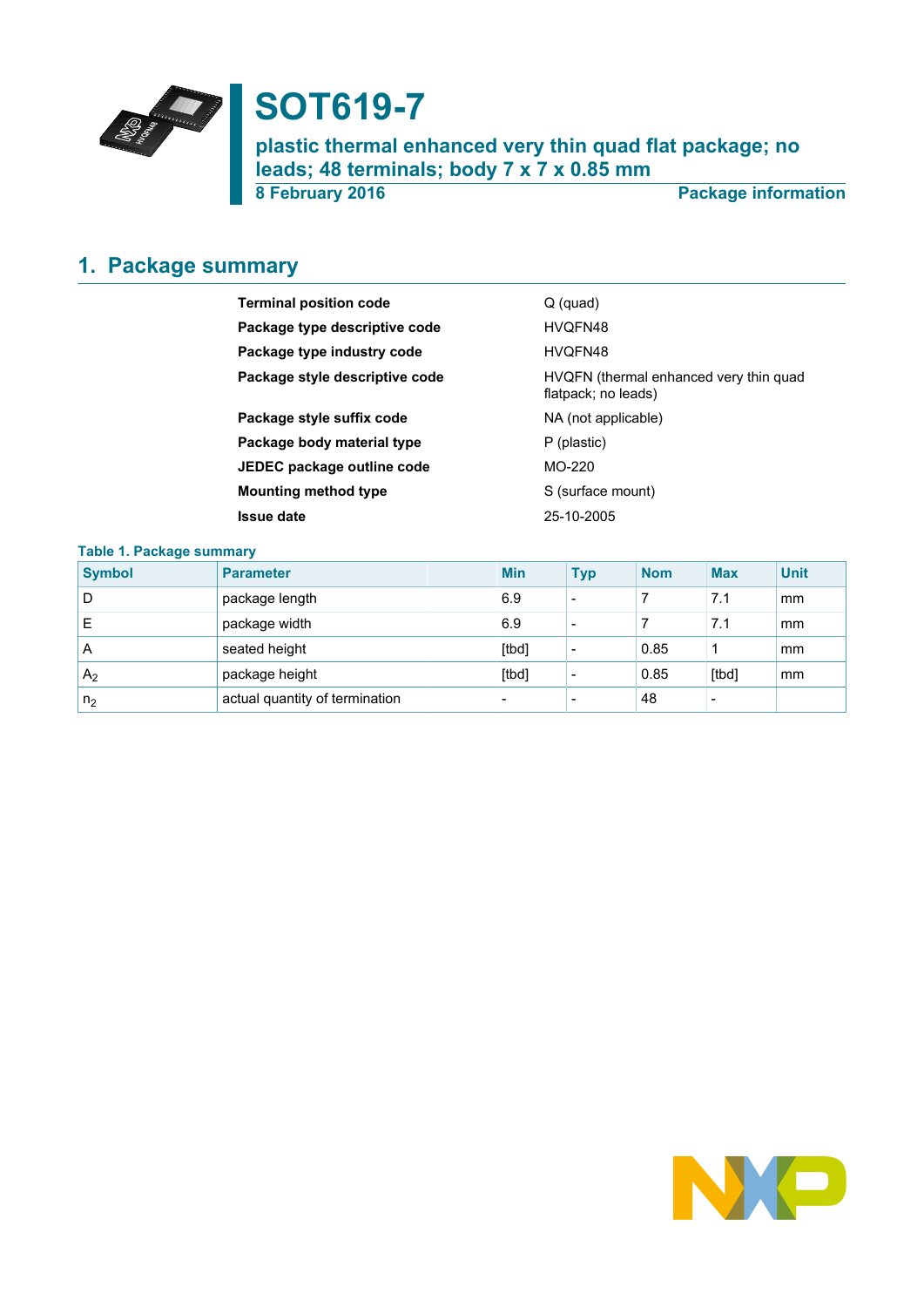# <span id="page-1-0"></span>**2. Package outline**

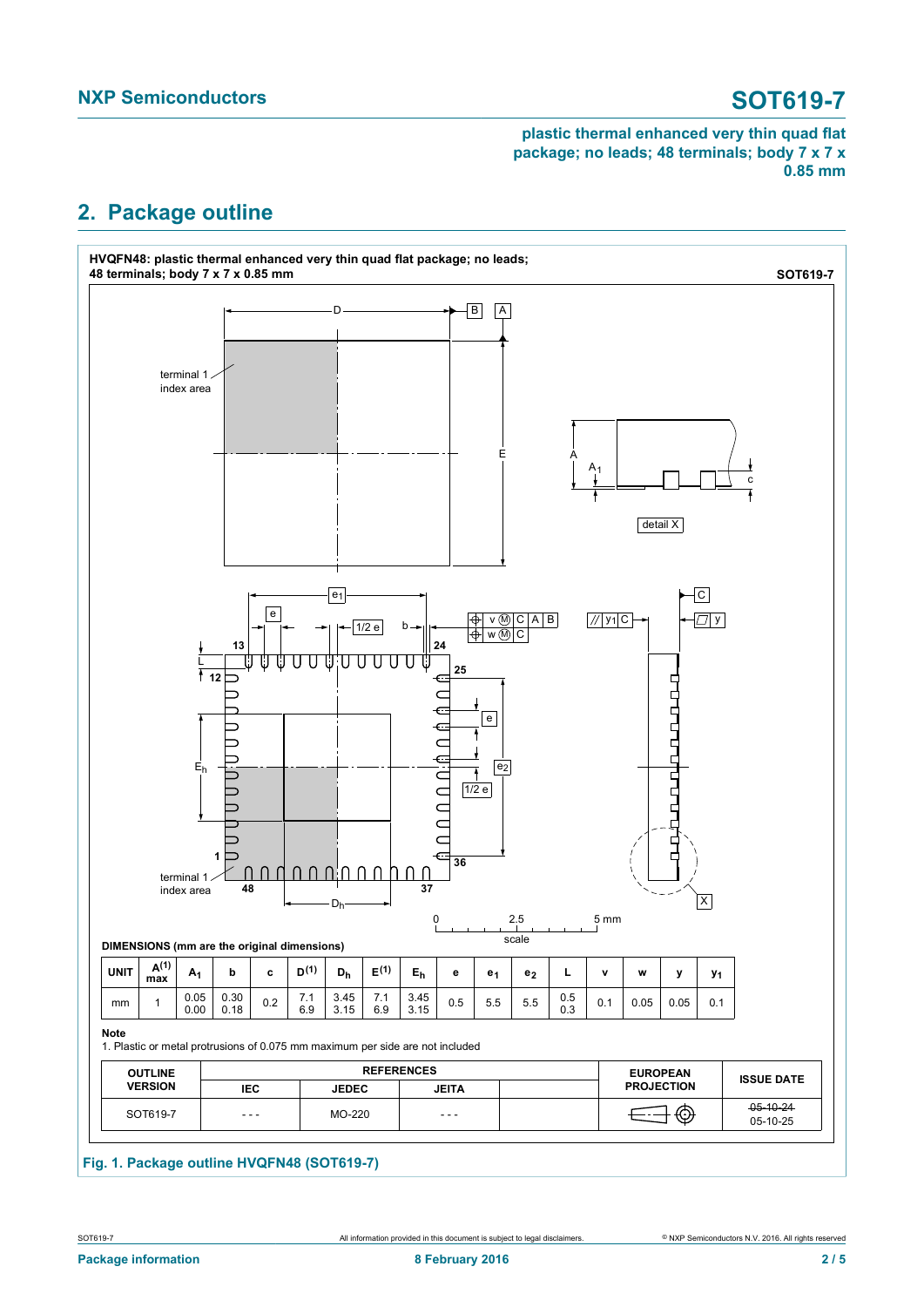# <span id="page-2-0"></span>**3. Soldering**



**Fig. 2. Reflow soldering footprint for HVQFN48 (SOT619-7)**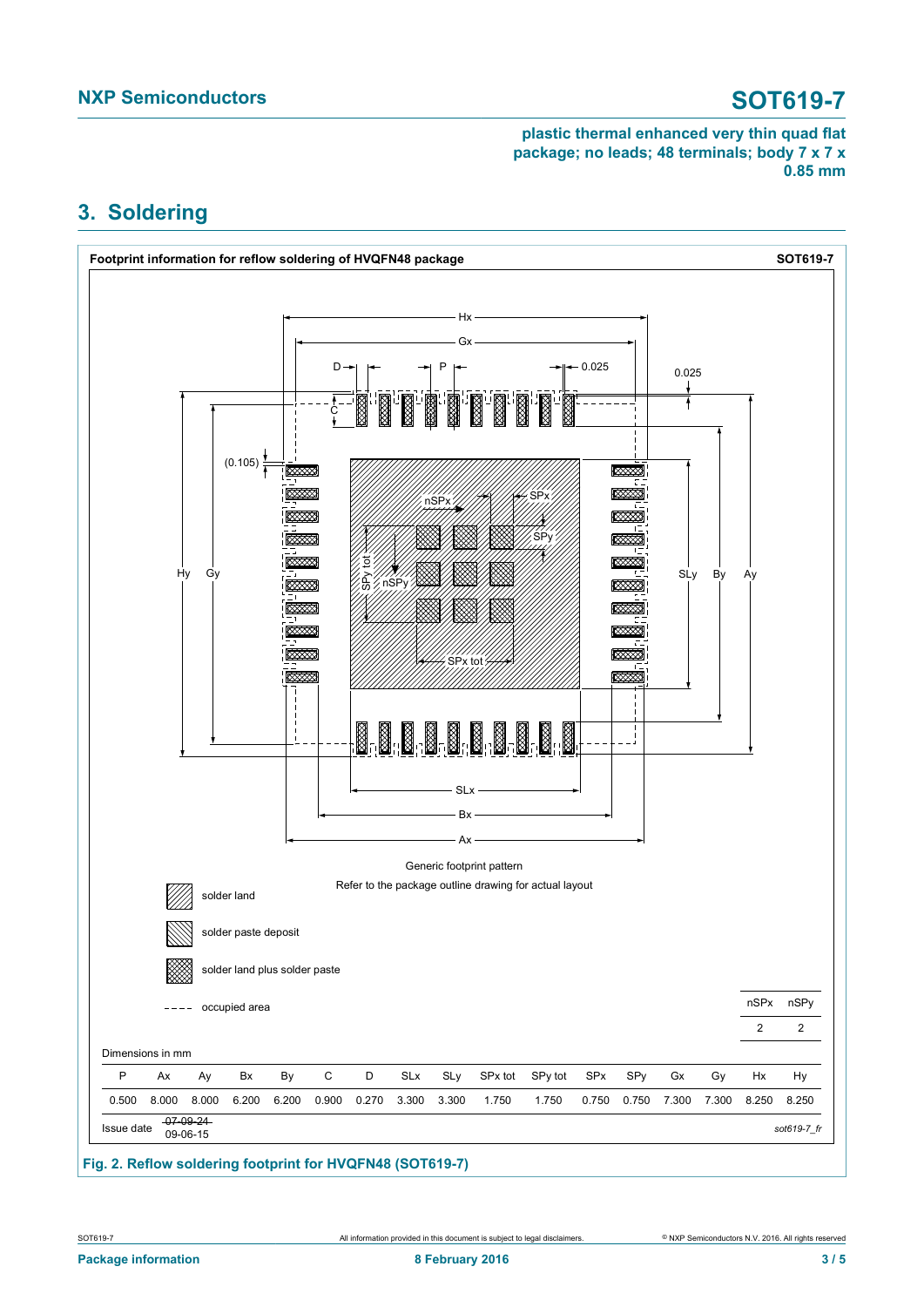### <span id="page-3-0"></span>**4. Legal information**

### **Disclaimers**

**Limited warranty and liability** — Information in this document is believed to be accurate and reliable. However, NXP Semiconductors does not give any representations or warranties, expressed or implied, as to the accuracy or completeness of such information and shall have no liability for the consequences of use of such information. NXP Semiconductors takes no responsibility for the content in this document if provided by an information source outside of NXP Semiconductors.

In no event shall NXP Semiconductors be liable for any indirect, incidental, punitive, special or consequential damages (including - without limitation lost profits, lost savings, business interruption, costs related to the removal or replacement of any products or rework charges) whether or not such damages are based on tort (including negligence), warranty, breach of contract or any other legal theory.

Notwithstanding any damages that customer might incur for any reason whatsoever, NXP Semiconductors' aggregate and cumulative liability towards customer for the products described herein shall be limited in accordance with the *Terms and conditions of commercial sale* of NXP Semiconductors.

**Right to make changes** — NXP Semiconductors reserves the right to make changes to information published in this document, including without limitation specifications and product descriptions, at any time and without notice. This document supersedes and replaces all information supplied prior to the publication hereof.